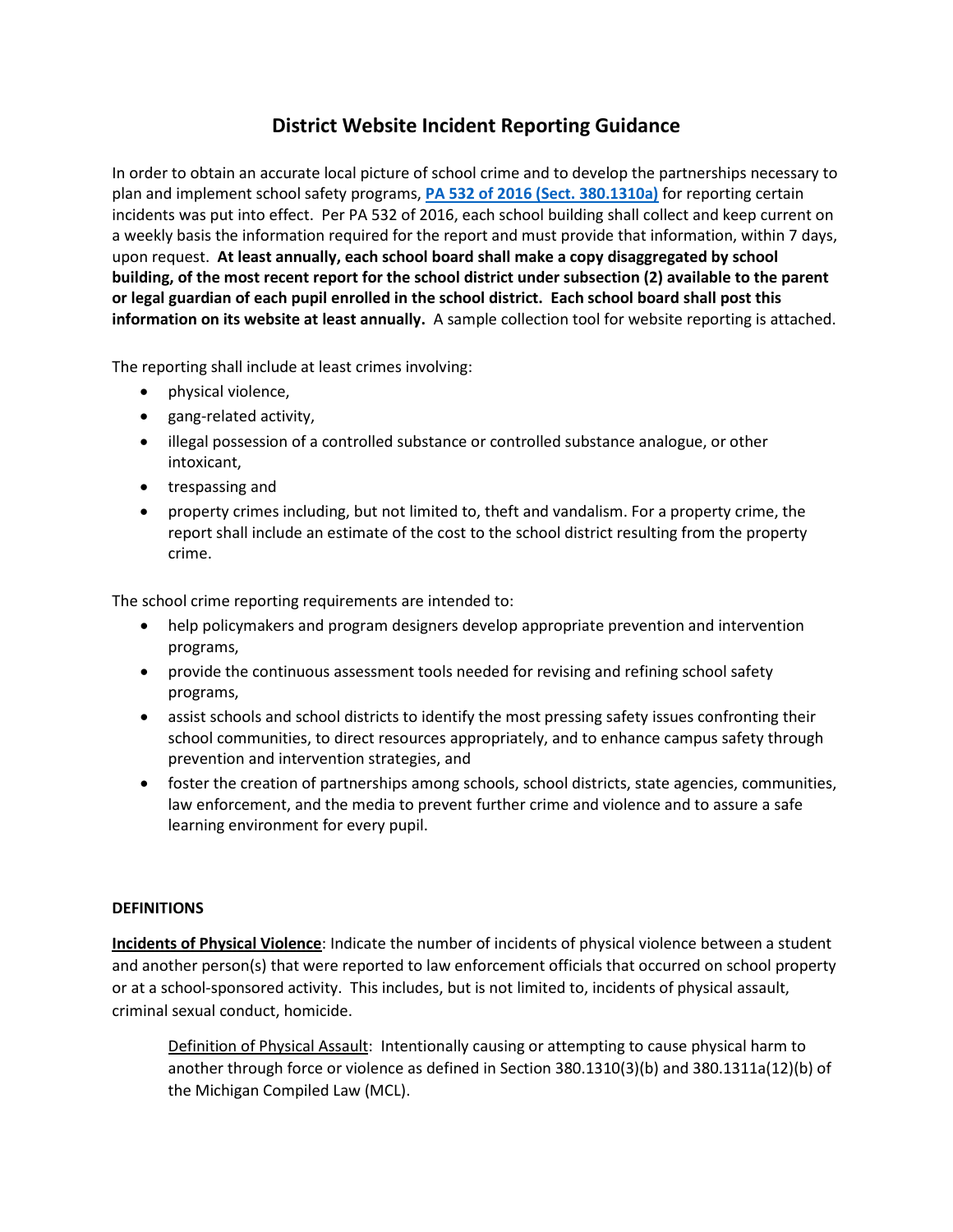Criminal Sexual Conduct Reporting Guidelines: To report criminal sexual conduct (CSC), consider the interaction between the victim and the assailant, the assailant's age, gender, contact and the use of force. School staff members to whom a CSC disclosure is reported may view the disclosure through a perception of who a "typical assailant" might be. Rather than assume that the assailant is male, older, and/or stronger than the victim, the reverse may be true. The threat of force may reduce the natural advantage that age, gender, and/or strength might provide to the victim. In addition, the capacity to understand and/or respond should also be considered in terms of cognitive impairment, mental incapacity, and physical helplessness at the time of the incident. As mandated reporters, the school staff members are required to report any incidences or suspected incidences of CSC. An incidence of CSC includes at least, but is not limited to, the following scenarios.

Examples of CSC which meet the definition of this offense:

- An assailant can be under the age of 13 and may perpetrate an act of CSC on an older victim, even an adult.
- An assailant can be a 15-year-old female and may perpetrate an act of CSC on a male, 16 or older.
- When two 16-year-olds are involved in sexual activity, and one of them is under the influence of alcohol and/or other drugs, the non-using student is perpetrating an act of CSC. When both students are using alcohol and other drugs, CSC may still have occurred.
- When two 16-year-olds are involved in sexual activity, and one of them is cognitively impaired, the student with competent cognitive ability is perpetrating an act of CSC.

Sexual penetration involving a person under the age of 16 is criminal sexual conduct.

Sexual touching of a person's intimate parts involving a person under the age of 13 is criminal sexual conduct. Sexual touching of a person's intimate parts involving a person age 13, 14, or 15 is criminal sexual conduct if the actor is five or more years older. A person's intimate parts include the breast, the buttocks, groin, or genital areas and the clothing covering any of these areas.

Note: With regard to sexual touching between two or more students of at least the age of 13 and under the age of 16, please refer to the local district's Department of Human Services and the local district's policy on cooperating with local law enforcement officials and the local district's Department of Human Services.

**Illegal Possession:** Indicate the number of incidents that involved the illegal use, possession or sale of a controlled substance or controlled substance analogue (MCL 333.7104 [2, 3], prescription drug or narcotic (MCL 333.7107), or alcoholic liquor on school property or at a school-sponsored activity.

Alcoholic Liquor: Alcoholic liquor includes any beverage containing 0.05 or more of alcohol by volume (MCL 436.1105). It cannot be possessed by anyone under the age of 21 (Michigan Constitution, Article IV, Section 40 and MCL 436.1703). Beverages with an alcoholic content less than 0.05 by volume, such as non-alcoholic beer, cannot be possessed by anyone under the age of 18 [(MCL 436.1105(3)].